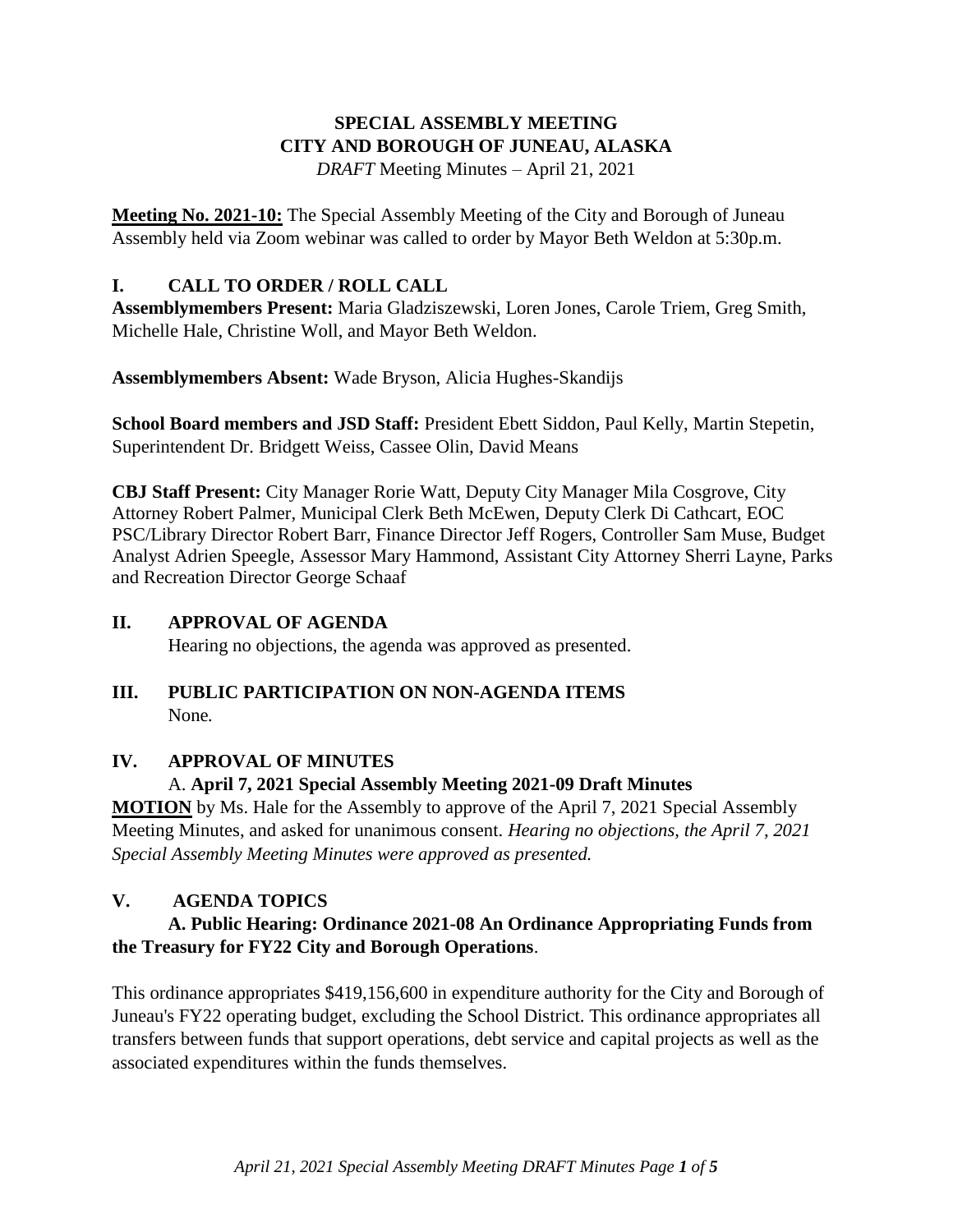This ordinance also recognizes \$393,024,400 of forecast revenue and transfers-in and decreases fund balances, across all funds, by \$22,987,500. The forecast revenue and draw from fund balance are sufficient to fund the budgeted expenditures. Budgeted expenditures and revenues will be reviewed in detail with the Finance Committee during the budget process in April and May.

The Charter requires that a public hearing be held on the FY22 operating budget by May 1, 2021, and the ordinance be adopted by June 15, 2021.

### **The City Manager recommends holding the charter required public hearing for this ordinance, followed by referral back to the Assembly Finance Committee for further review.**

### **Public Comment:**

**Don Habeger**, a Valley resident, said he was representing First Things First Alaska Foundation (FTFAF) to provide comments about the budget. He referenced a survey conducted by FTFAF, the results of which highlighted concerns of population loss, a decline in wage growth, unemployment rates, and the failed Fishing and Tourism seasons in 2020.

Mr. Habeger shared that 69% of survey participants believe that Juneau is experiencing an economic crisis. 87% of survey participants agreed that the Assembly should focus on providing financial assistance towards community needs: education, public safety, streets, water, and transportation.

He thanked the Assembly for allowing the opportunity to testify.

#### **Assembly Action:**

**MOTION** by Ms. Gladziszewski for the Assembly to forward Ordinance 2021-08 to the Assembly Finance Committee (AFC) for further review, and asked for unanimous consent. *Hearing no objections, Ordinance 2021-08 was forwarded to the AFC by unanimous consent.* 

### **B. Public Hearing: Ordinance 2021-09 An Ordinance Appropriating Funds from the Treasury for FY22 School District Operations.**

This ordinance will appropriate to the School District an FY22 operating budget of \$92,396,600. This is an overall increase in the budget of \$838,500 from the FY21 Amended Budget. The FY22 school budget is supported with a combination of funding sources including CBJ local funding of \$29,336,100 and state and federal funding of \$55,506,800. The local funding consists of \$27,264,600 for general operations and \$2,071,500 for programs and activities not subject to the state funding cap.

State statute requires the Assembly to determine the total amount of local educational funding support to be provided and provide notification of the support to the School Board within 30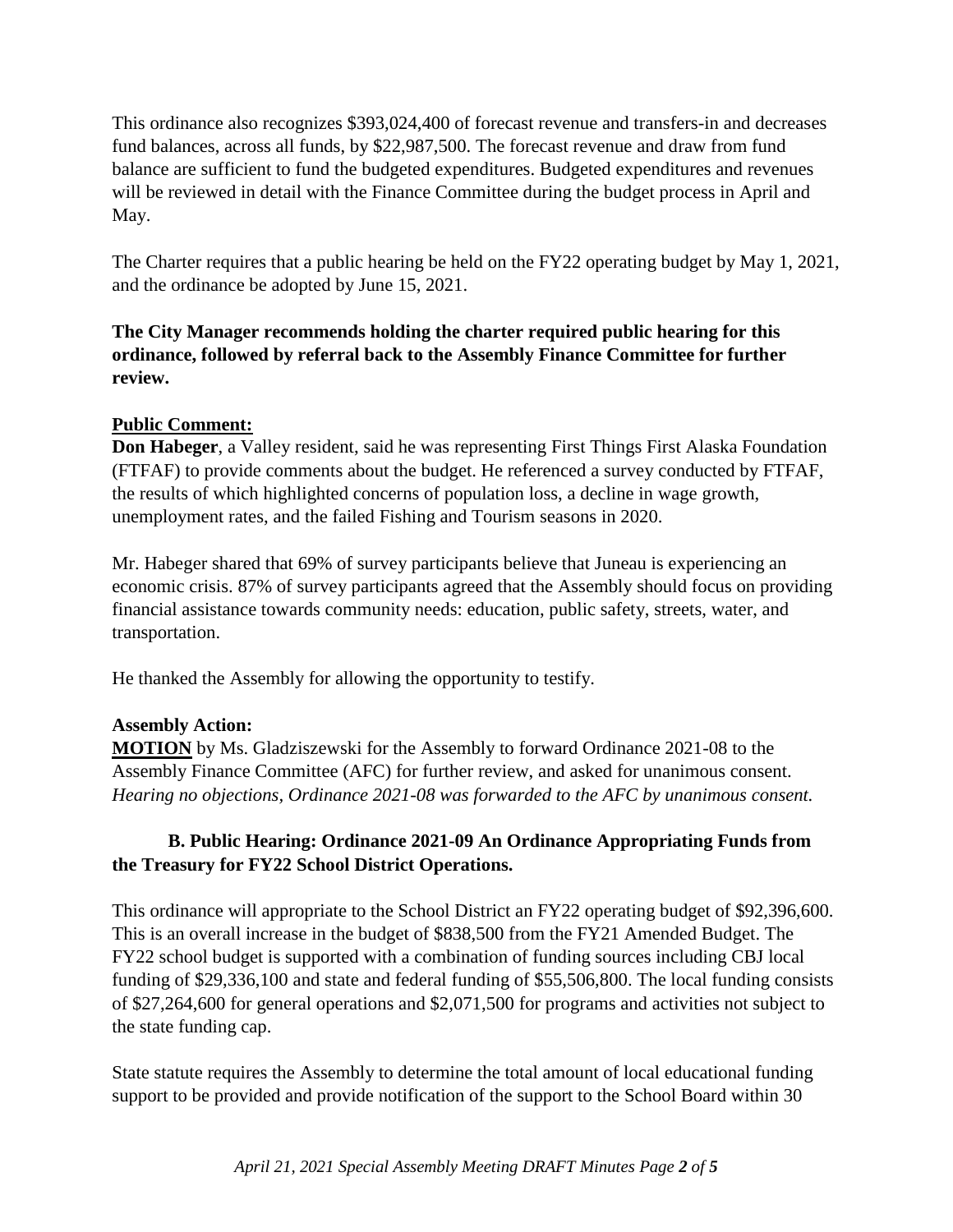days of the School District's budget submission. The district's budget was submitted April 1, 2021. To meet this timing provision, it is necessary for the Assembly to determine the amount of funding and provide notice in the month of April. This amount cannot subsequently be reduced, unless the amount exceeds the State funding cap, but it can be increased. If the Assembly does not set the amount and furnish the School Board with notice within 30 days, the amount requested by the School District is automatically approved. By Charter, the Assembly is required to appropriate the School District's budget no later than May 31, 2021.

**The City Manager recommends holding the charter required public hearing for this ordinance, followed by a motion to set the amount of local funding to be provided to the school district, and then referral of the ordinance back to the Assembly Finance Committee for additional review.**

**Public Comment:** None.

#### **Assembly Action:**

**MOTION** by Mr. Jones to set the local contribution to the Juneau School District Operations at \$27,264,600 for FY22 and asked for unanimous consent. *Hearing no objections, that motion passed by unanimous consent.*

**MOTION** by Mr. Jones to refer Ordinance 2021-09 to the Assembly Finance Committee for additional review, and asked for unanimous consent. *Hearing no objections, Ordinance 2021-09 was forwarded to the AFC by unanimous consent.* 

### **C. Public Hearing: Ordinance 2021-10 An Ordinance Establishing the Rate of Levy for Property Taxes for Calendar Year 2021 Based Upon the Proposed Budget for Fiscal Year 2022.**

This ordinance establishes the mill rates for property taxes for 2021, which funds a significant portion of the City and Borough of Juneau's FY22 operating budget. The Charter requires the Assembly to adopt, by ordinance, the tax levies necessary to fund the budget before June 15.

The mill levies presented in this ordinance support the Manager's FY22 Revised Budget as amended by the Assembly Finance Committee (AFC). As part of the budget review process, the AFC reviews, amends and recommends to the Assembly the final mill levies.

For FY22, the Manager has followed prior direction from the Assembly Finance Committee to implement a 0.20 increase in mill rate from the FY21 Adopted Budget, resulting in a total mill levy of 10.86 mills; the components of which are:

| <b>Operating Mill Rate by Service Area</b> | <b>Millage</b> | <b>Change from FY21 Adopted</b> |
|--------------------------------------------|----------------|---------------------------------|
| Roaded Service Area                        | 2.45           | $\overline{\phantom{0}}$        |
| Fire Service Area                          | 0.31           | $\overline{\phantom{0}}$        |
| Areawide                                   | 690            | 0.20                            |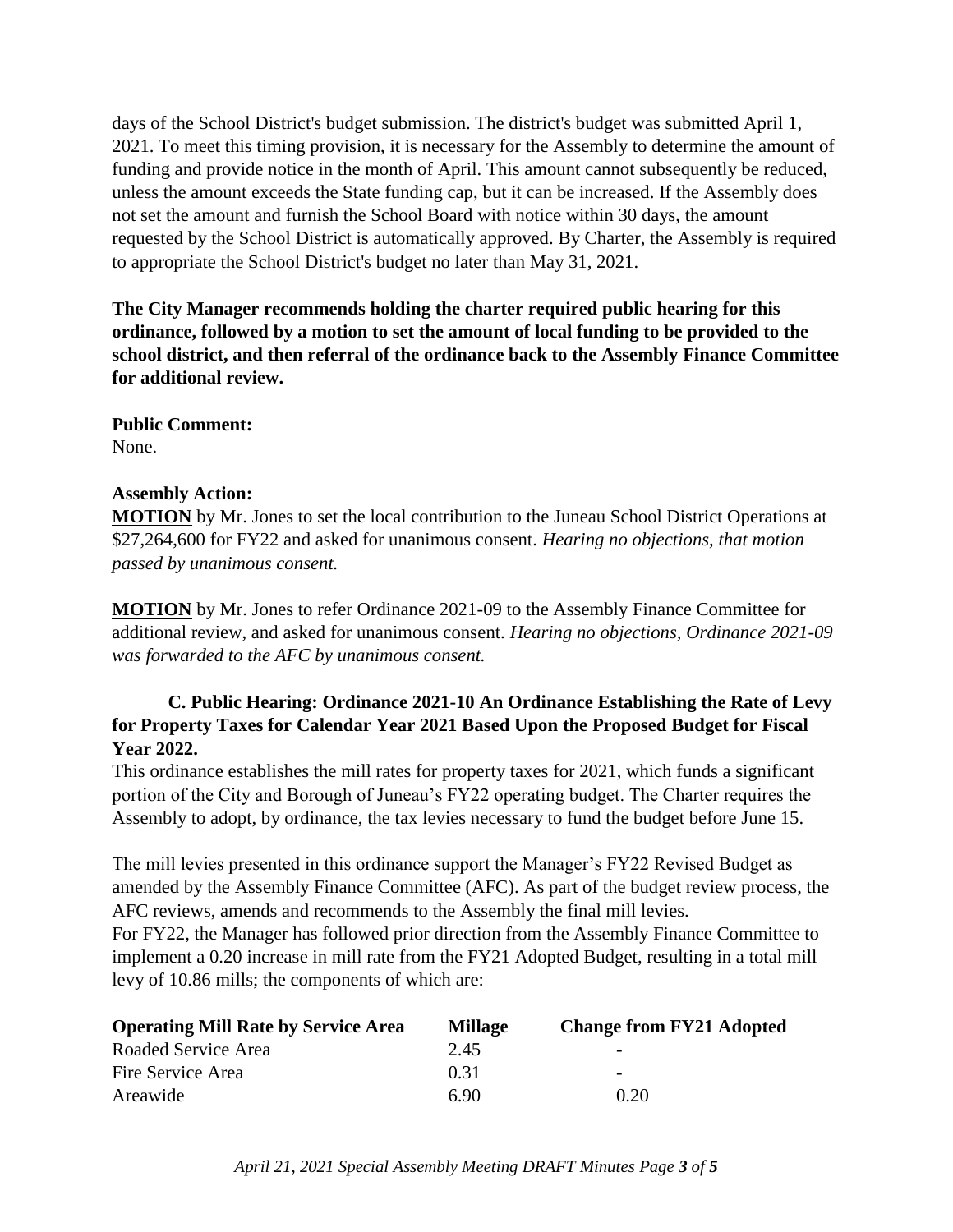| <b>Operating Total</b> | 9.66  | $\blacksquare$           |
|------------------------|-------|--------------------------|
| <b>Debt Service</b>    | 1.20  | $\overline{\phantom{0}}$ |
| <b>Total</b>           | 10.86 | 0.20                     |

**The City Manager recommends holding the charter required public hearing for this ordinance, followed by referral back to the Assembly Finance Committee for further review.**

#### **Public Comment:**

**Don Habeger,** a Valley resident, said he was representing First Things First Alaska Foundation (FTFAF) as its Executive Director. He referenced the survey conducted by FTFAF that he mentioned in his previous testimony. One of the questions on the survey was "Should the Assembly keep taxes flat?" which resulted in 75% of respondents saying that taxes should remain flat. Mr. Habeger encouraged the Assembly to take the results of the survey into consideration.

**Arthur Edwards**, a Valley resident, mentioned that he has discussed this issue with a couple of Assemblymembers. He appreciated the forthright communication he had with Assemblymembers, but urged the Assembly to vote against this ordinance. He spoke against raising taxes to pay for a social program, and described it as Assemblymembers digging into the earned money of citizens.

#### **Assembly Action:**

**MOTION** by Ms. Triem for the Assembly to forward Ordinance 2021-10 to the Assembly Finance Committee for further review. *Hearing no objections, Ordinance 2021-10 was forwarded to the AFC by unanimous consent.* 

# **D. Public Hearing: Resolution 2937 A Resolution Adopting the City and Borough Capital Improvement Program for Fiscal Years 2022 through 2027, and Establishing the Capital Improvement Project Priorities for Fiscal Year 2022.**

This resolution would adopt the Capital Improvement Program (CIP) for Fiscal Years 2022 through 2027, as required by Charter Section 9.4, and lists the capital projects that will be initially appropriated by ordinance in FY22.

The Planning Commission reviewed the preliminary CIP at its February 23, 2021 meeting. The Public Works and Facilities Committee (PWFC) reviewed the preliminary CIP at its March 15, 2021 meeting and forwarded the plan to the Assembly.

**The City Manager recommends holding the charter required public hearing for this resolution, followed by referral back to the Assembly Finance Committee for further review.**